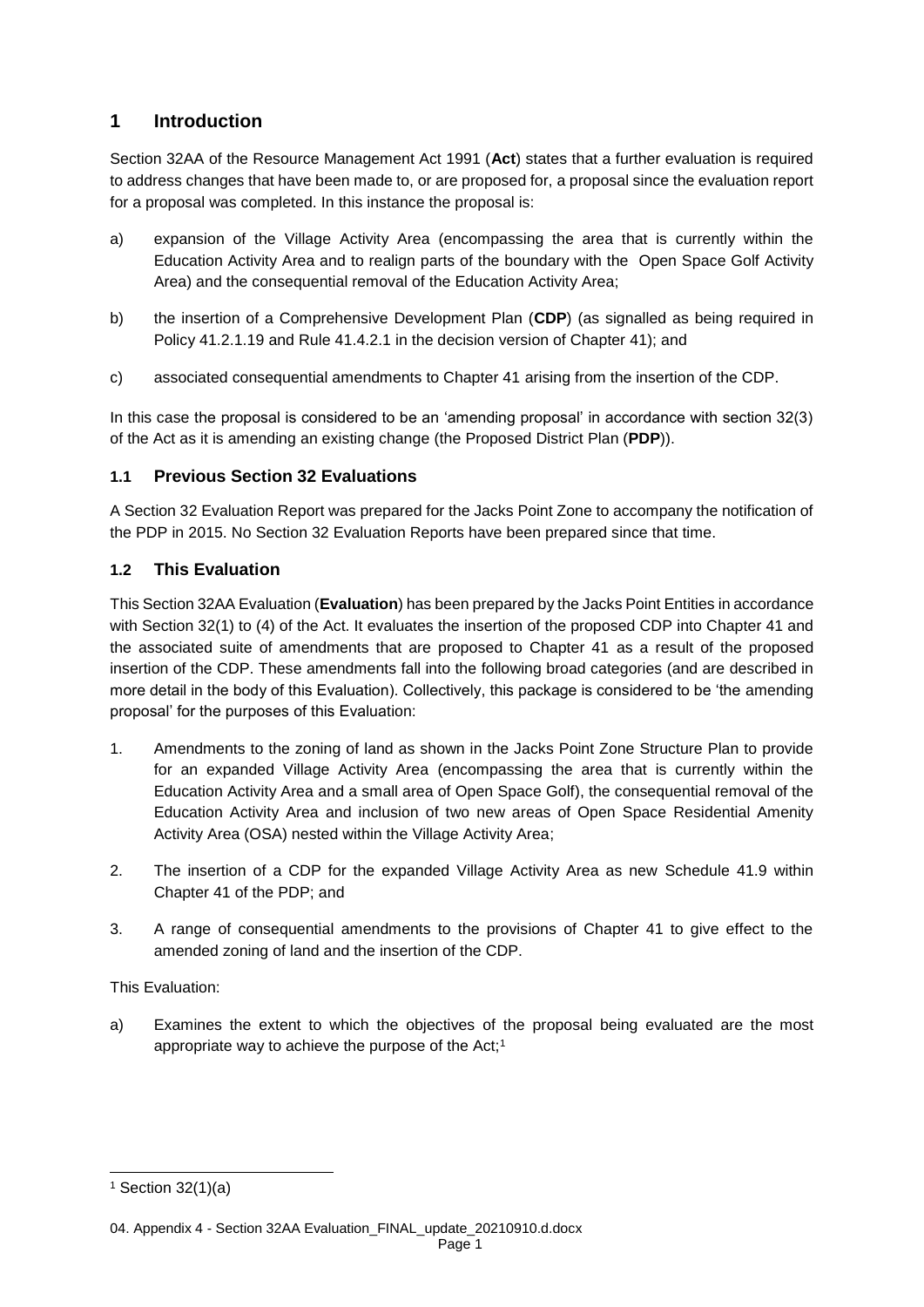- b) Examines (to a level of detail correspondent to the scale and significance of the effects that are anticipated from the proposal) whether the provisions in the proposal are the most appropriate way to achieve the objectives by:<sup>2</sup>
	- i. Identifying other reasonably practicable options for achieving the objectives; $3$  and
	- ii. Assessing the efficiency and effectiveness of the provisions in achieving the objectives by:  $4$ 
		- a. Identifying and assessing the benefits and costs of the environmental, economic, social and cultural effects that are anticipated from the implementation of the provisions;
		- b. Quantifying the benefits and costs if practicable;
		- c. Assessing the risk of acting or not acting if there is uncertain or insufficient information about the subject matter of the provisions; and
	- iii. Summarising the reasons for deciding on the provisions.<sup>5</sup>

#### **1.3 The Objectives**

As this Evaluation relates to an 'amending proposal', the assessment of the efficiency and effectiveness of the provisions in achieving the objectives relates to:

- a) The provisions of the amending proposal; and
- b) The objective of the existing proposal to the extent that objective:
	- i. Are relevant to the objectives of the amending proposal; and
	- ii. Would remain if the amending proposal were to take effect.

The amending proposal does not contain any objectives, but there is one objective in Chapter 41 and this objective is relevant to the amending proposal. In accordance with Section 32(6) of the Act, given that the amending proposal does not contain any additional or changes to the existing objective, the purpose of the proposal is also considered to be an objective. <sup>6</sup>

The purpose of this proposal is to make the necessary amendments to Chapter 41 to insert a CDP that will encourage high quality urban design throughout the Jacks Point Village.<sup>7</sup> Therefore, the objectives that are considered in this evaluation are:

*41.2.1 Objective – The establishment of an integrated community, incorporating residential living, visitor accommodation, community, and small-scale commercial activities with appropriate regard for landscape and visual amenity values, and within a framework of open space and recreation amenities.*

And purpose of the amending proposal:

l

<sup>2</sup> Section 32(1)(b)

 $3$  Section 32(1)(b)(i)

<sup>4</sup> Section 32(1)(b)(ii) and Section 32(2)

<sup>5</sup> Section 32(1)(b)(iii)

 $6$  Section 32(6)

<sup>7</sup> PDP, Chapter 41, Policy 41.2.1.19 (as amended by the amending proposal)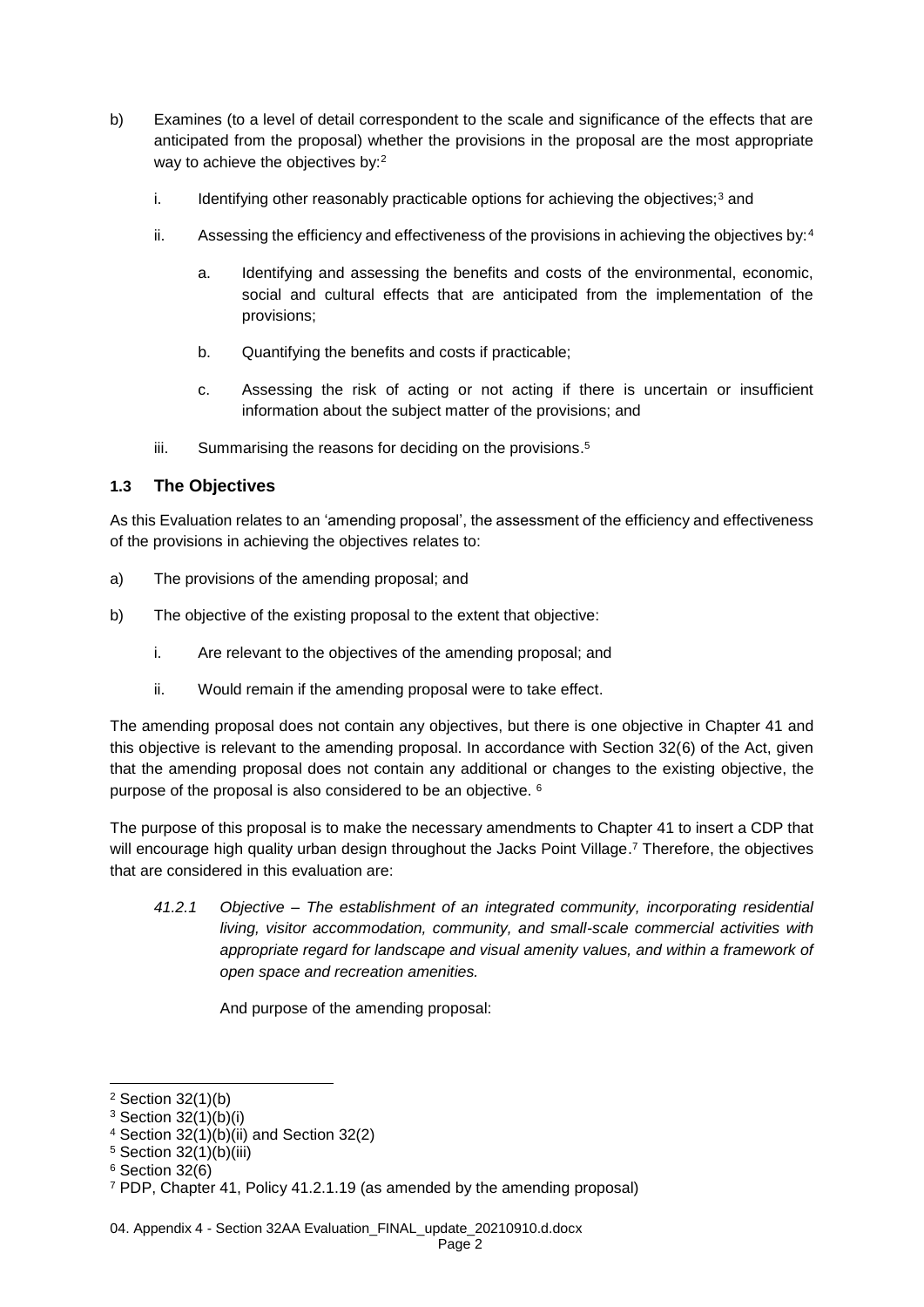*The development of a CDP that encourages high quality urban design throughout the Jacks Point Village by:* 

- *a) Establishing an integrated and coordinated layout of:* 
	- *i) Open space*
	- *ii) Built form*
	- *iii) Roading patterns*
	- *iv) Pedestrian and cycle access*
	- *v) Carparking*
	- *vi) Land uses enabled within [land use areas/buildings]*
	- *vii) Streetscape design*
- *b) Establishing design controls in relation to buildings and open space; and*
- *c) Establishing an appropriate legal mechanism to ensure the implementation of b) above.*

## **2 Whether the objectives are the most appropriate way to achieve the purpose of the Act**

The amending proposal does not propose any amendments to Objective 41.2.1 and it is therefore not necessary to consider whether the objective is the most appropriate way to achieve the purpose of the Act.

## **3 Whether the provisions in the proposal are the most appropriate way to achieve the objectives**

### **3.1 Identification of other reasonably practicable options for achieving the objectives s.32(1)(b)(i)**

Through its minute of 15 October 2020 the Environment Court allowed for there to be a process for the development of a CDP, potentially utilising s293. This was based on the first draft of a proposed CDP, along with a proposal for a period of consultation with the community and an application to use s293 to incorporate the CDP into Chapter 41 and make related changes to the Chapter 41 provisions and Structure Plan. Implicit to the commencement of this process and subsequent consultation was agreement that retention of the *status quo* of Chapter 41 continuing to operate without a CDP was undesirable, nor was an option being sought by the parties.

The Consultation and Options Report (**Appendix 5**) identifies a range of issues and options relating to development of a proposed CDP. The issues have been distilled further through a meeting facilitated by Counsel for the Council (22 July 2021). Many of these issues are focussed on the detailed matters within the CDP (i.e. methods), but as at 30 June 2021 there remained concerns relating to:

- the scope of the proposed CDP Controls, their integration with Chapter 41 provisions and the role of the non-statutory design guidelines to be administered by the Jacks Point Village DRB; and
- whether it should be confined to the current Village Activity Area, or to a larger area, and for some parties the extension of development to the western side of Lake Tewa.

Based on the consultation process the broad options that exist in relation to the formulation of a CDP to achieve the objective of the Jacks Point zone relate to the scale of change to the Jacks Point Zone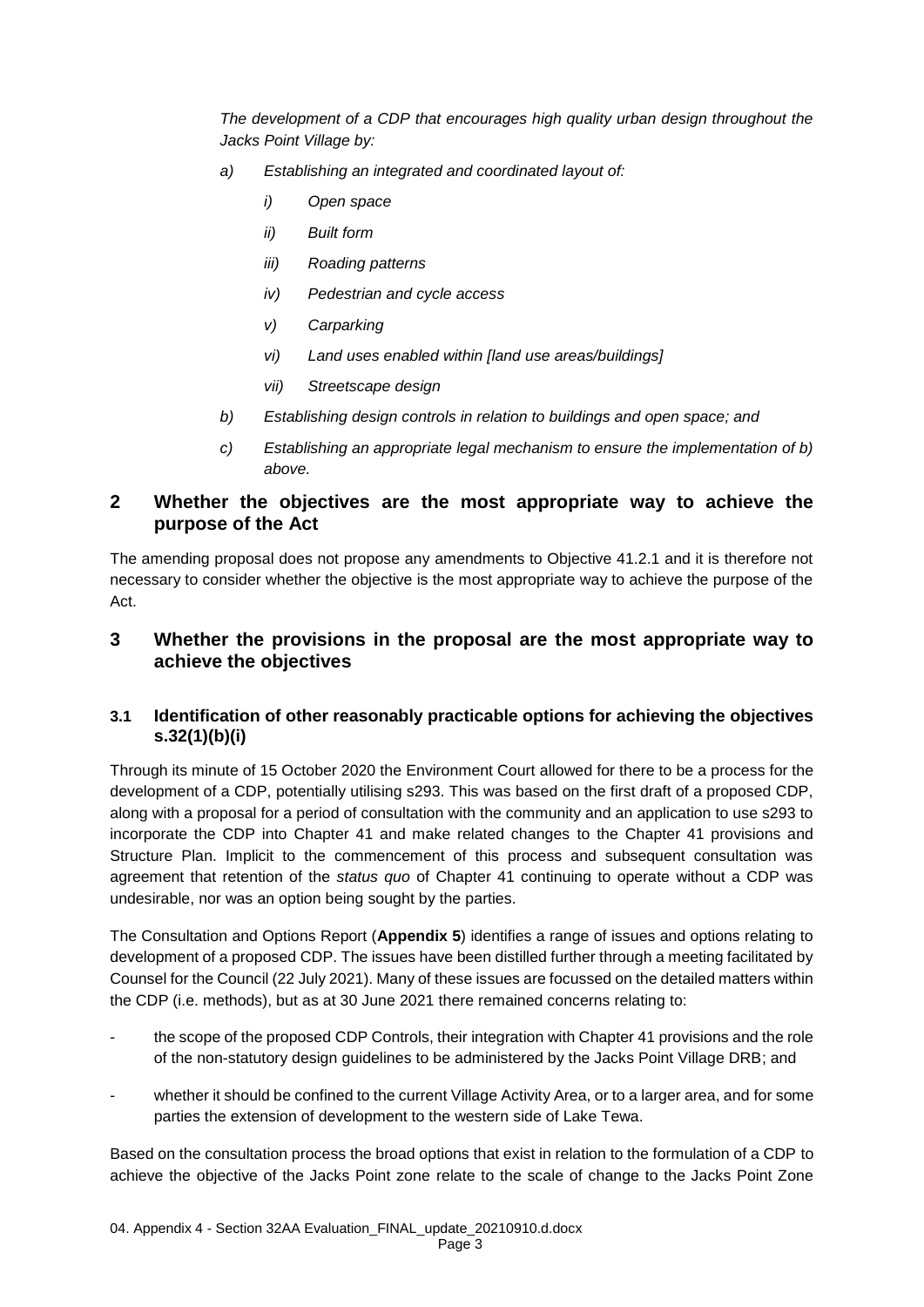Structure Plan and, specifically, the area of the proposed new Jacks Point Village Activity Area. The options are considered to be as follows:

- **Option 1:** Retain the current Jacks Point Village Activity Area and develop a CDP that relates to this area only. This option would mean retaining the current decisions version of the Jacks Point Structure Plan with no changes to the Village, Education or Open Space Golf Activity Areas.
- **Option 2:** Expanding the Jacks Point Village Activity Area to incorporate the current Education Activity Area, with only very small changes to the Open Space Golf Activity Area. This option would remove the current Education Activity Area, expand the Jacks Point Village Area, and retain the majority of the current Open Space Golf Activity Area.
- **Option 3:** Expanding the Jacks Point Village Activity Area to incorporate the current Education Activity Area and part of the Open Space Golf Activity Area west of Lake Tewa, as proposed within the Consultation and Options Report.

An assessment of the benefits and costs associated with each option is set out in the table below.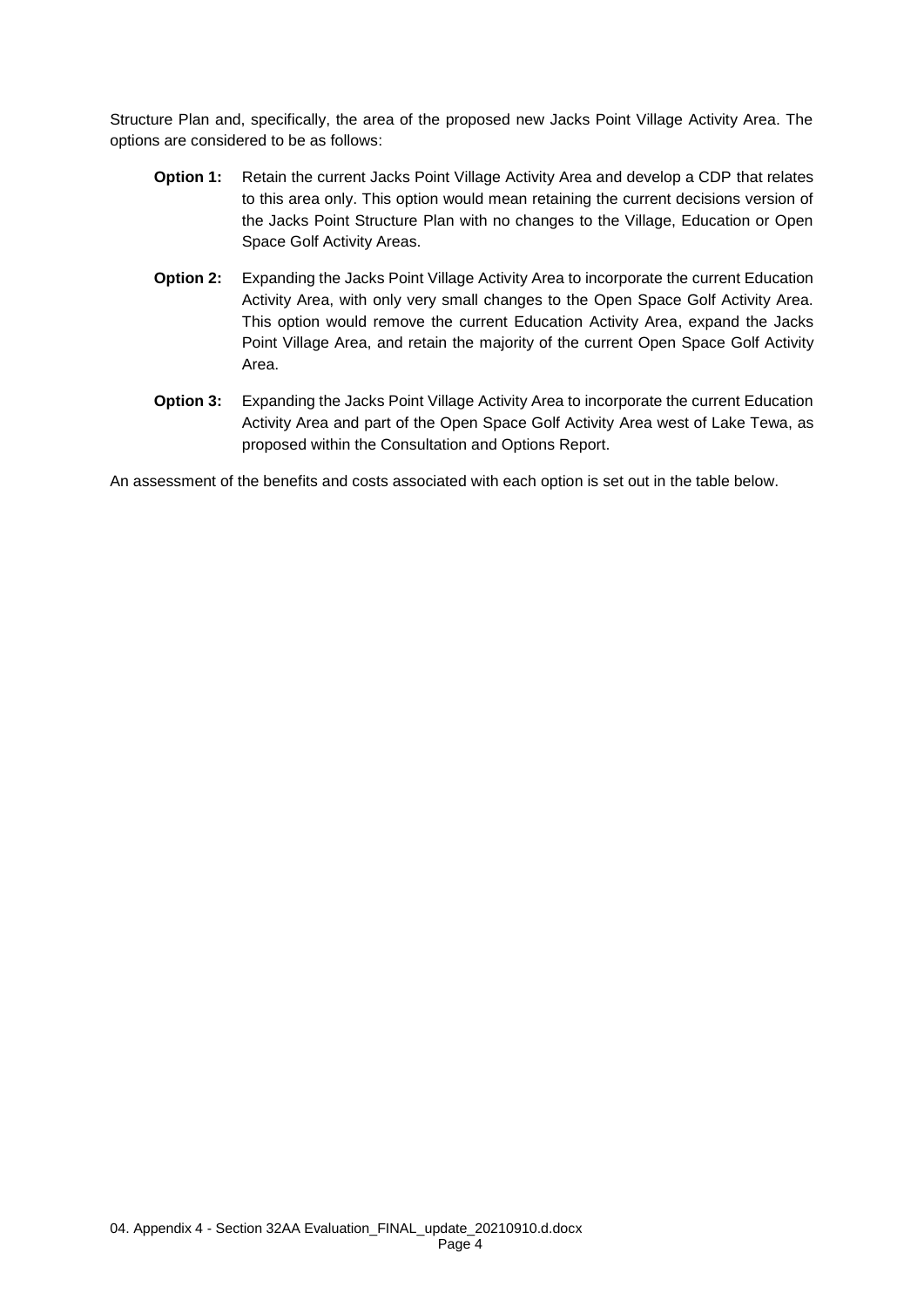| <b>Option</b>  | <b>Benefits</b>                                                                                                                                                                                                                                                                                                                                                                                                                                                                                                                                                                                                                                                                                                                                                                                                                                                                                                                                                                                                                                             | <b>Costs</b>                                                                                                                                                                                                                                                                                                                                                                                                                                                                                                                                                                                                                                                                                                                                                                                                                                                                                                                                                                                                                                                                                                                                                                                                                                              | Rank |
|----------------|-------------------------------------------------------------------------------------------------------------------------------------------------------------------------------------------------------------------------------------------------------------------------------------------------------------------------------------------------------------------------------------------------------------------------------------------------------------------------------------------------------------------------------------------------------------------------------------------------------------------------------------------------------------------------------------------------------------------------------------------------------------------------------------------------------------------------------------------------------------------------------------------------------------------------------------------------------------------------------------------------------------------------------------------------------------|-----------------------------------------------------------------------------------------------------------------------------------------------------------------------------------------------------------------------------------------------------------------------------------------------------------------------------------------------------------------------------------------------------------------------------------------------------------------------------------------------------------------------------------------------------------------------------------------------------------------------------------------------------------------------------------------------------------------------------------------------------------------------------------------------------------------------------------------------------------------------------------------------------------------------------------------------------------------------------------------------------------------------------------------------------------------------------------------------------------------------------------------------------------------------------------------------------------------------------------------------------------|------|
|                | This option would confine the Village to a compact area<br>making for an internally accessible and walkable catchment.<br>This more compact scenario would likely retain the full 60%<br>building coverage and thereby retain a comparatively higher<br>supply of land for residential and business activity.<br>Given the specific activities provided for within the Education<br>Activity Area and the development of a school by the Ministry<br>of Education at Hanley Farm, the demand for land with this<br>type of zoning/development enabled is considered to be low.<br>The result would be limited development within this area and<br>the resultant retention of the open space values.<br>The landscape values of the open space land surrounding the<br>Village Activity Area would be retained.<br>Future development could more readily utilise the<br>infrastructure and services that have been installed as part of<br>the subdivision undertaken under the Operative District Plan<br>in terms of the current Outline Development Plan. | The corollary of retaining the Education Activity as mostly open<br>space is that it would in economic terms make for an inefficient<br>use of valuable urban land, that is in close proximity to<br>established access and services.<br>The more compact nature of the existing Village Activity limits<br>means there is less opportunity to incorporate developed<br>public amenities, noting that the Education Activity Area limits<br>activities to education and day care activities, and as such<br>would require resource consent to utilise this area for more<br>developed public amenities, not associated with education and<br>day activities.<br>The framework of open space and recreation amenities<br>incorporated into the objective for the Jacks Point Zone would<br>be largely retained for the land surrounding the Village, rather<br>than becoming an integrated part of the development<br>outcome.<br>This option is only the most confined spatially, and therefore<br>has less potential to realise economic growth or the creation<br>of employment, relative to the other reasonably practicable<br>options. For similar reasons, this option would also have the<br>lowest potential to create further areas for housing. | 3    |
|                | Summary: This option is considered the lowest ranked of the reasonably practicable options, because, with reference to<br>CDP being constrained to the current village. In this way, option 1 would be the least capable of establish a sufficiently integrated<br>community and further recreation amenities anticipated by the objective.                                                                                                                                                                                                                                                                                                                                                                                                                                                                                                                                                                                                                                                                                                                 | Objective 41.2.1, it would maintain the current division between the adjacent education and village activity areas, and with the                                                                                                                                                                                                                                                                                                                                                                                                                                                                                                                                                                                                                                                                                                                                                                                                                                                                                                                                                                                                                                                                                                                          |      |
| $\overline{2}$ | Establishing a CDP across the expanded Village, into the<br>current Education Activity area, will increase environmental<br>benefits by taking a coordinated approach to pedestrian and<br>cycle access, vehicle access, open space and community<br>amenities.                                                                                                                                                                                                                                                                                                                                                                                                                                                                                                                                                                                                                                                                                                                                                                                             | Noting that the Ministry of Education has confirmed that it<br>would not be interested in using the Education Activity Area for<br>the development of a school, the inclusion of this area into the<br>Jacks Point Village Activity potentially means that there is a<br>lost opportunity to instead retain this area as undeveloped<br>open space. Equally, the current decision of the Ministry about<br>the need for a school may change over time as the overall                                                                                                                                                                                                                                                                                                                                                                                                                                                                                                                                                                                                                                                                                                                                                                                      |      |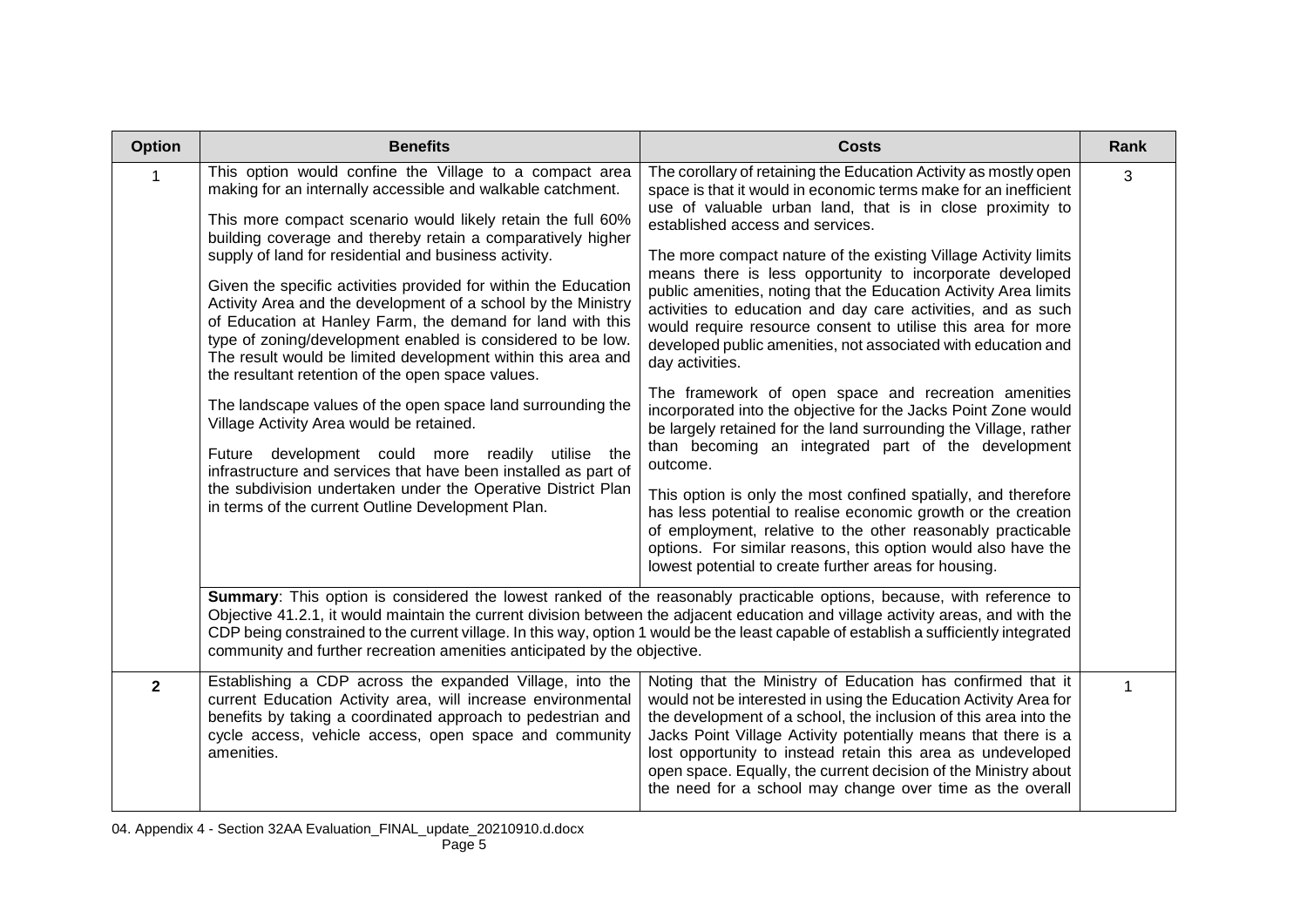|   | The formulation of the CDP will reduce potential administrative<br>population across the Jacks Point area increases, potentially<br>costs by creating certainty over the land use outcomes for the<br>resulting in a shortfall of suitable land to accommodate<br>education needs in the long term. This cost is however<br>expanded Village.<br>mitigated through the provisions within the CDP that provide<br>The expansion of the Jacks Point Village Activity Area will<br>for community activity within the mixed use and community<br>enable a greater supply of land for residential and business<br>land use areas, from which other forms of education activity<br>activity than Option 1, and in close proximity to other activities<br>may develop.<br>of a similar scale and intensity. It is considered to be an<br>efficient use of land given its location and context.<br>Utilisation of the education activity area for a wider range of<br>activities purposes is considered a more some sustainable use<br>of the available land resource for a growing community.<br>Compared to option 3, option 2 would result in lower impacts<br>on landscape values and consolidate development to areas<br>currently classified in the Jacks Point Zone Structure Plan for<br>urban activity.<br>Summary: With reference to Objective 41.2.1, option 2 is considered the highest ranked of the reasonably practicable options,<br>because it can provide greater benefits for the integrated planning of community, residential living, visitor accommodation,<br>community and small-scale commercial activities, without negatively impacting on the landscape and visual amenity values of |                                                                                                                                                                                                                                                                                                                                                                                                                                                                                                                                                                                                                                                                                           |                |
|---|----------------------------------------------------------------------------------------------------------------------------------------------------------------------------------------------------------------------------------------------------------------------------------------------------------------------------------------------------------------------------------------------------------------------------------------------------------------------------------------------------------------------------------------------------------------------------------------------------------------------------------------------------------------------------------------------------------------------------------------------------------------------------------------------------------------------------------------------------------------------------------------------------------------------------------------------------------------------------------------------------------------------------------------------------------------------------------------------------------------------------------------------------------------------------------------------------------------------------------------------------------------------------------------------------------------------------------------------------------------------------------------------------------------------------------------------------------------------------------------------------------------------------------------------------------------------------------------------------------------------------------------------------------------------------------------------------------|-------------------------------------------------------------------------------------------------------------------------------------------------------------------------------------------------------------------------------------------------------------------------------------------------------------------------------------------------------------------------------------------------------------------------------------------------------------------------------------------------------------------------------------------------------------------------------------------------------------------------------------------------------------------------------------------|----------------|
|   | way through the application of the CDP.                                                                                                                                                                                                                                                                                                                                                                                                                                                                                                                                                                                                                                                                                                                                                                                                                                                                                                                                                                                                                                                                                                                                                                                                                                                                                                                                                                                                                                                                                                                                                                                                                                                                  | the Zone. It will facilitate a greater range of uses over the current education land and incorporate into the village in a co-ordinated                                                                                                                                                                                                                                                                                                                                                                                                                                                                                                                                                   |                |
| 3 | This option seeks to expand the Village Activity Area to<br>encompass approximately 49ha of land containing the current<br>Village, Education and part of the OSG Activity Areas on the<br>west of Lake Tewa. The primary benefit over the other options<br>is in terms of the level of community amenities, including the<br>expanded blue network, public access to the west of Lake<br>Tewa and considerable areas of landscape planting that would<br>increase recreation opportunities and the landscape and<br>natural character of the open space areas.<br>The economic benefits of this option are increased opportunity<br>for visitor accommodation, proposed to be located along the                                                                                                                                                                                                                                                                                                                                                                                                                                                                                                                                                                                                                                                                                                                                                                                                                                                                                                                                                                                                         | The environmental costs of this option are considered to relate<br>to the landscape values, particular from the extension of<br>development into four pods onto the western side of Lake<br>Tewa. Although this extension was supported by specialist<br>landscape input, $8$ it also justified the addition of a new<br>restricted discretionary activity consent to manage those<br>effects. There was a related issue with a part of the expanded<br>Village Activity Area covering a part of the Tablelands overlay<br>and how the landscape values of this would be managed in the<br>context of the Village Activity Area.<br>Some residents were also opposed to the impact of any | $\overline{2}$ |
|   | expanded western lake edge, where vehicle access is                                                                                                                                                                                                                                                                                                                                                                                                                                                                                                                                                                                                                                                                                                                                                                                                                                                                                                                                                                                                                                                                                                                                                                                                                                                                                                                                                                                                                                                                                                                                                                                                                                                      | expansion of the Village into the open space area, particularly                                                                                                                                                                                                                                                                                                                                                                                                                                                                                                                                                                                                                           |                |

l <sup>8</sup> Yvonne Pfluger, Boffa Miskell "*Assessment of Landscape Effects*" (27/05/2021)

<sup>04.</sup> Appendix 4 - Section 32AA Evaluation\_FINAL\_update\_20210910.d.docx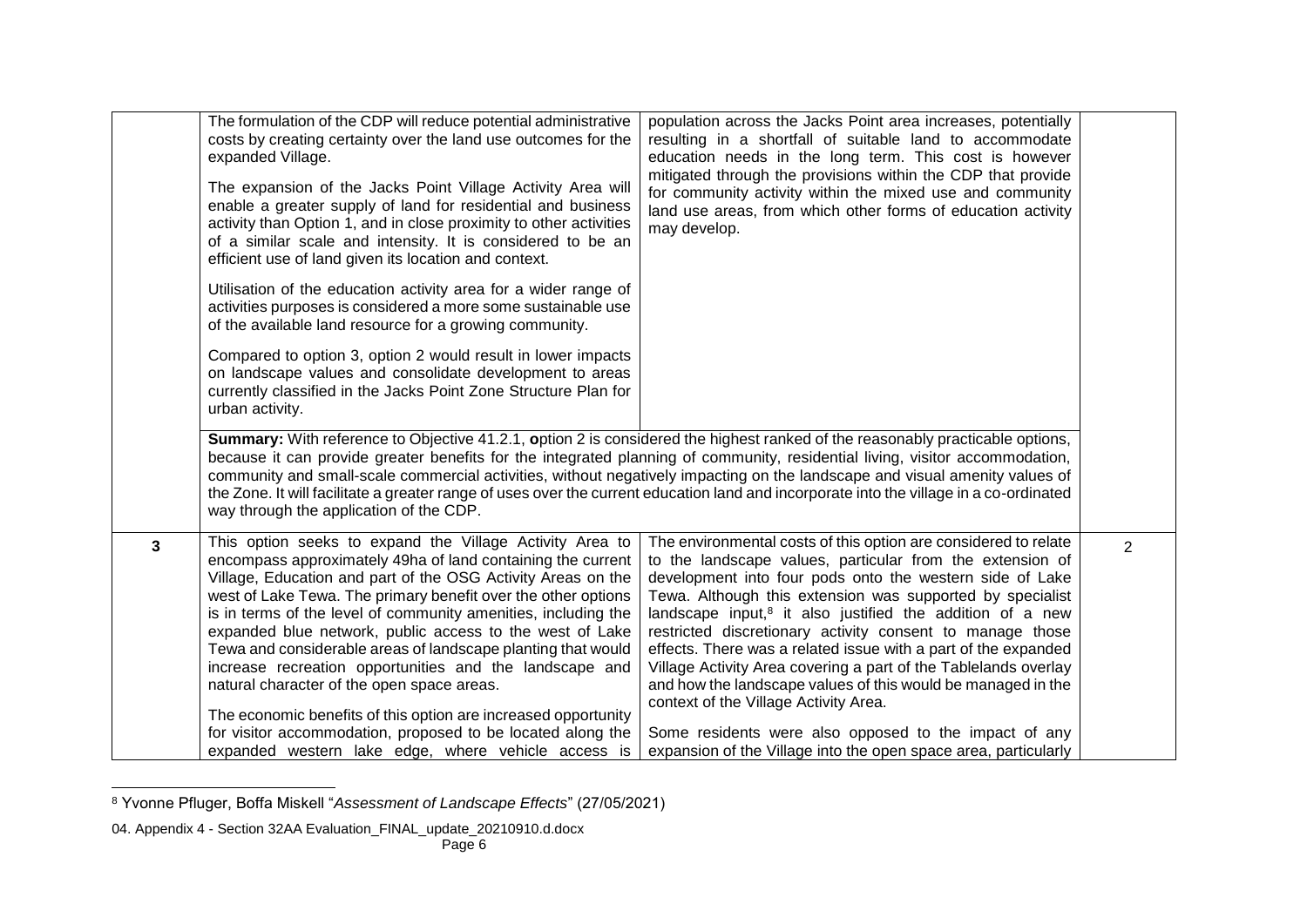| proposed to be restricted to create a high-quality visitor<br>experience. These areas are designed to work together with<br>the enhanced areas of native planting and a waterfront<br>lakeside park to enhance amenity values.<br>Like option 1, this option would also resolve the status of the<br>Education Activity Area, given the clear indication from<br>Ministry of Education that it is not required for a school. | in relation to the potential changes to the golf course and the<br>potential for those changes to require an exchange of<br>community owned land.<br>This option identified considerable areas of the expanded<br>Village as a new open space land use area that was part of a<br>deliberate design approach to create a greener urban<br>environment. This approach however, generated concern with<br>the relative effectiveness of this land use area to manage the<br>open space compared to the provisions within the existing<br>open space golf activity area. It was proposed to address this<br>issue through a co-ordinated approach to the delivery of key<br>community amenities associated with this open space and was<br>therefore conceptually supported. |  |
|------------------------------------------------------------------------------------------------------------------------------------------------------------------------------------------------------------------------------------------------------------------------------------------------------------------------------------------------------------------------------------------------------------------------------|---------------------------------------------------------------------------------------------------------------------------------------------------------------------------------------------------------------------------------------------------------------------------------------------------------------------------------------------------------------------------------------------------------------------------------------------------------------------------------------------------------------------------------------------------------------------------------------------------------------------------------------------------------------------------------------------------------------------------------------------------------------------------|--|
| visual amenity values.                                                                                                                                                                                                                                                                                                                                                                                                       | <b>Summary:</b> With reference to Objective 41.2.1, option 3 is considered the second highest ranked of the reasonably practicable<br>options. As it occupies the largest spatial footprint, it has the potential to achieve a greater area of urban activity, including the<br>provision of a significant area and number of community facilities. Like option 2, it provides for an integrated approach to<br>activities within the village, through the adoption of a CDP, but it also has the greatest potential to impact on landscape and                                                                                                                                                                                                                           |  |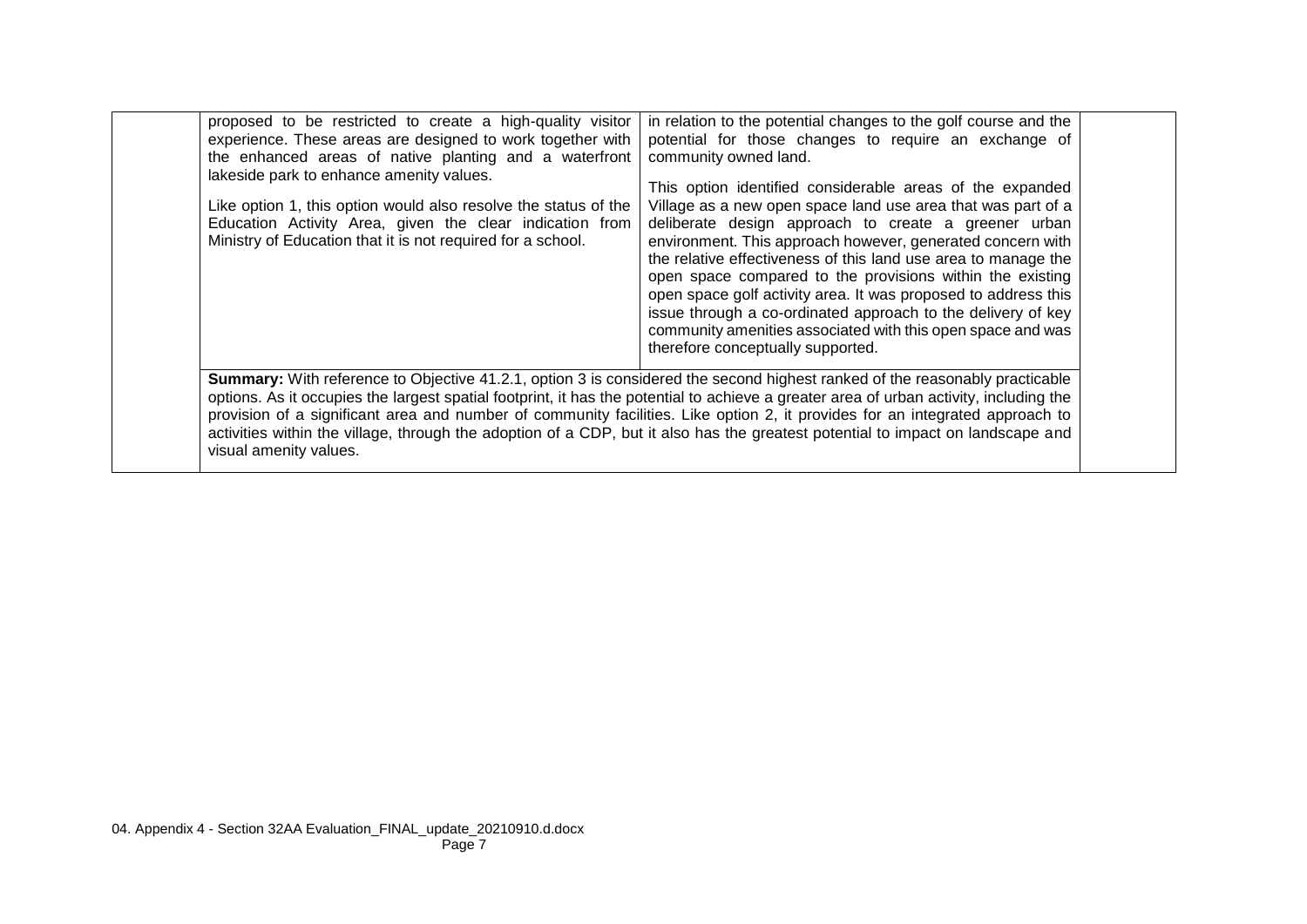## **3.2 Assessment of efficiency and effectiveness of provisions in achieving the objectives (s.32(1)(b)(ii) and s.32(2))**

#### **Objective:**

**Objective 41.2.1** The establishment of an integrated community, incorporating residential living, visitor accommodation, community, and small-scale commercial activities with appropriate regard for landscape and visual amenity values, and within a framework of open space and recreation amenities

#### **Purpose of the amending proposal**:

The development of a CDP that encourages high quality urban design throughout the Jacks Point Village by:

- a) Establishing an integrated and coordinated layout of:
	- i) Open space
	- ii) Built form
	- iii) Roading patterns
	- iv) Pedestrian and cycle access
	- v) Carparking
	- vi) Land uses enabled within [land use areas/buildings]
	- vii) Streetscape design
- b) Establishing design controls in relation to buildings and open space; and
- c) Establishing an appropriate legal mechanism to ensure the implementation of b) above.

| <b>Provisions</b>                                                                                                                                                                               | <b>Benefits</b> | <b>Costs</b>                                                                                                                                                                                                                                                                                                                                                                                                                                             |  |
|-------------------------------------------------------------------------------------------------------------------------------------------------------------------------------------------------|-----------------|----------------------------------------------------------------------------------------------------------------------------------------------------------------------------------------------------------------------------------------------------------------------------------------------------------------------------------------------------------------------------------------------------------------------------------------------------------|--|
| Amend the spatial extent of the Jacks Point   Environmental:<br>Village Activity Area as shown in the Jacks Point  <br>Zone Structure Plan in Section 41.7 of Chapter<br>41 in the PDP so that: |                 | <b>Environmental:</b><br>The amendments to the spatial extent of the   The 'expansion' of the Jacks Point Village Activity  <br>Jacks Point Village Activity Area to encompass   Area to encompass the previous Education Activity  <br>the land which was previously within the Area will likely result in a different built form and<br>Education Activity Area will result in a larger   activity mix arising on that land. While it is possible that |  |

04. Appendix 4 - Section 32AA Evaluation\_FINAL\_update\_20210910.d.docx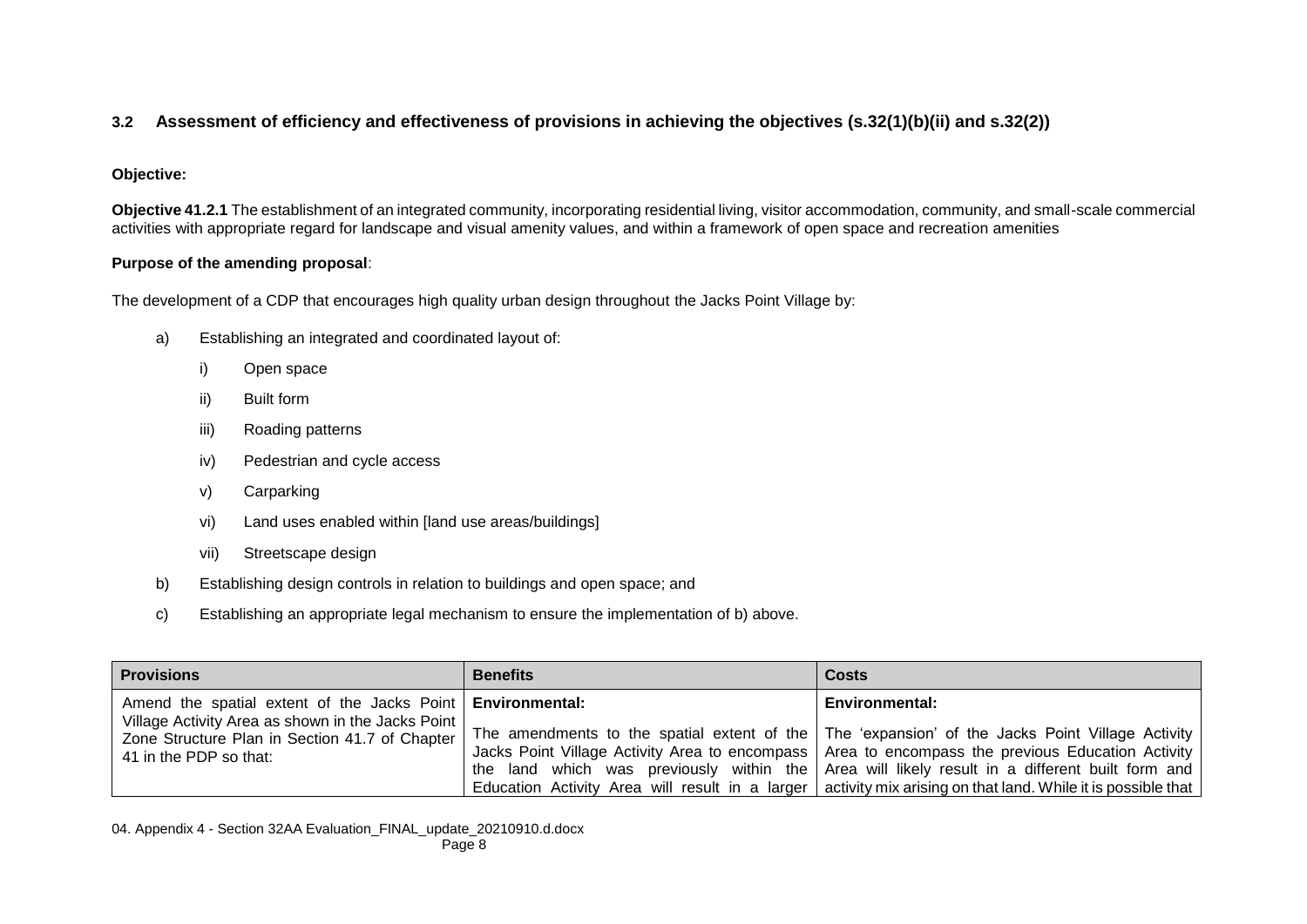| a) The Education Activity Area is removed; and                                                                                                                                                                                                                                                                                                                                                                                                                                                                | Village Activity Area than was provided for in the<br>Decisions Version of the PDP.                                                                                                                                                                                                                                                                                                                                                                                                                      | development of the land for education purposes may<br>have resulted in larger areas of open space around                                                                                                                                                                                                                                                                                                                                                                                                                      |
|---------------------------------------------------------------------------------------------------------------------------------------------------------------------------------------------------------------------------------------------------------------------------------------------------------------------------------------------------------------------------------------------------------------------------------------------------------------------------------------------------------------|----------------------------------------------------------------------------------------------------------------------------------------------------------------------------------------------------------------------------------------------------------------------------------------------------------------------------------------------------------------------------------------------------------------------------------------------------------------------------------------------------------|-------------------------------------------------------------------------------------------------------------------------------------------------------------------------------------------------------------------------------------------------------------------------------------------------------------------------------------------------------------------------------------------------------------------------------------------------------------------------------------------------------------------------------|
| b) the land previously within the Education<br>Activity Area and a small area of adjacent open<br>space golf is included within an expanded Jacks<br>Point Village Activity Area.<br>This change results in the total land area within<br>the Jacks Point Village Activity Area increasing to<br>include the current Village Activity area (18.67<br>ha), the current Education Activity Area (7.00ha).<br>The realignments with Open Space Golf Activity<br>Area has increased that activity area in size by | This means that the type and extent of activities<br>that are provided for on this land (and the<br>associated environmental effects) will be different<br>to those anticipated under the Decisions Version<br>of the PDP (where education activities were<br>previously envisaged, but without any activity<br>standards).<br>As a result of the proposal, the land that has been<br>'added' to the Jacks Point Village Activity Area                                                                   | education buildings to provide for playgrounds and<br>playing fields etc., there was nothing in the provisions<br>of Chapter 41 that would have guaranteed that<br>outcome. In addition, had the land been used by the<br>Ministry of Education it would likely have been subject<br>to a designation which would have removed the need<br>to comply with any District Plan provisions (but could<br>have imposed conditions relating to built form,<br>landscaping etc.)<br>As set out under the Environmental Benefits, the |
| 0.8100 ha and two new nested areas of OSA also<br>being created, totalling 0.93 ha. In total the<br>proposed / expanded Village Activity Area would<br>become 23.93ha in area. The proposed<br>amendments to the Jacks Point Zone Structure<br>Plan are set out in Appendix 1.<br>Insert CDP Regulatory Plans that set out the<br>locations of:<br>Land use areas and site coverage:<br>$\bullet$<br>Visitor Accommodation Land<br>$\Omega$                                                                   | from the removed Education Activity Area is<br>envisaged to be used for a combination of Mixed<br>Use, Community, Residential and Visitor<br>Accommodation Activities (as shown on the Land<br>Use Plan in the CDP).<br>These activities will also be subject to the Activity<br>Standards in Chapter 41 that apply to the Jacks<br>Point Village Activity Area, as well as the<br>proposed controls that are to apply to the various<br>land use areas within the Jacks Point Village<br>Activity Area. | overall suite of provisions that comprise the amending<br>proposal are considered to provide a far greater level<br>of specificity and certainty as to the type of<br>development that will be enabled within the Jacks<br>Point Village Activity Area, and commensurate<br>certainty around the nature of the potential<br>environmental effects.                                                                                                                                                                            |
| use area<br>Mixed Use Land use area<br>$\circ$                                                                                                                                                                                                                                                                                                                                                                                                                                                                | The Activity Standards that apply within the Jacks<br>Point Village Activity Area in Chapter 41 (as<br>amended by the proposal) are as follows:                                                                                                                                                                                                                                                                                                                                                          |                                                                                                                                                                                                                                                                                                                                                                                                                                                                                                                               |
| Medium and High Density<br>$\circ$<br>Residential Land use area                                                                                                                                                                                                                                                                                                                                                                                                                                               | To limit the scale of commercial activity to<br>a)<br>200 m <sup>2</sup> ; <sup>9</sup>                                                                                                                                                                                                                                                                                                                                                                                                                  |                                                                                                                                                                                                                                                                                                                                                                                                                                                                                                                               |
| Community Land use area<br>$\circ$<br>Roading Network and Hierarchy                                                                                                                                                                                                                                                                                                                                                                                                                                           | Modified standard 41.5.2.2 specifying<br>b)<br>building coverage for each of the land use<br>areas:                                                                                                                                                                                                                                                                                                                                                                                                      |                                                                                                                                                                                                                                                                                                                                                                                                                                                                                                                               |

l

<sup>&</sup>lt;sup>9</sup> PDP, Chapter 41, Table 7, Rule 41.5.2.1 (as proposed to be amended by the Jacks Point Entities)

<sup>04.</sup> Appendix 4 - Section 32AA Evaluation\_FINAL\_update\_20210910.d.docx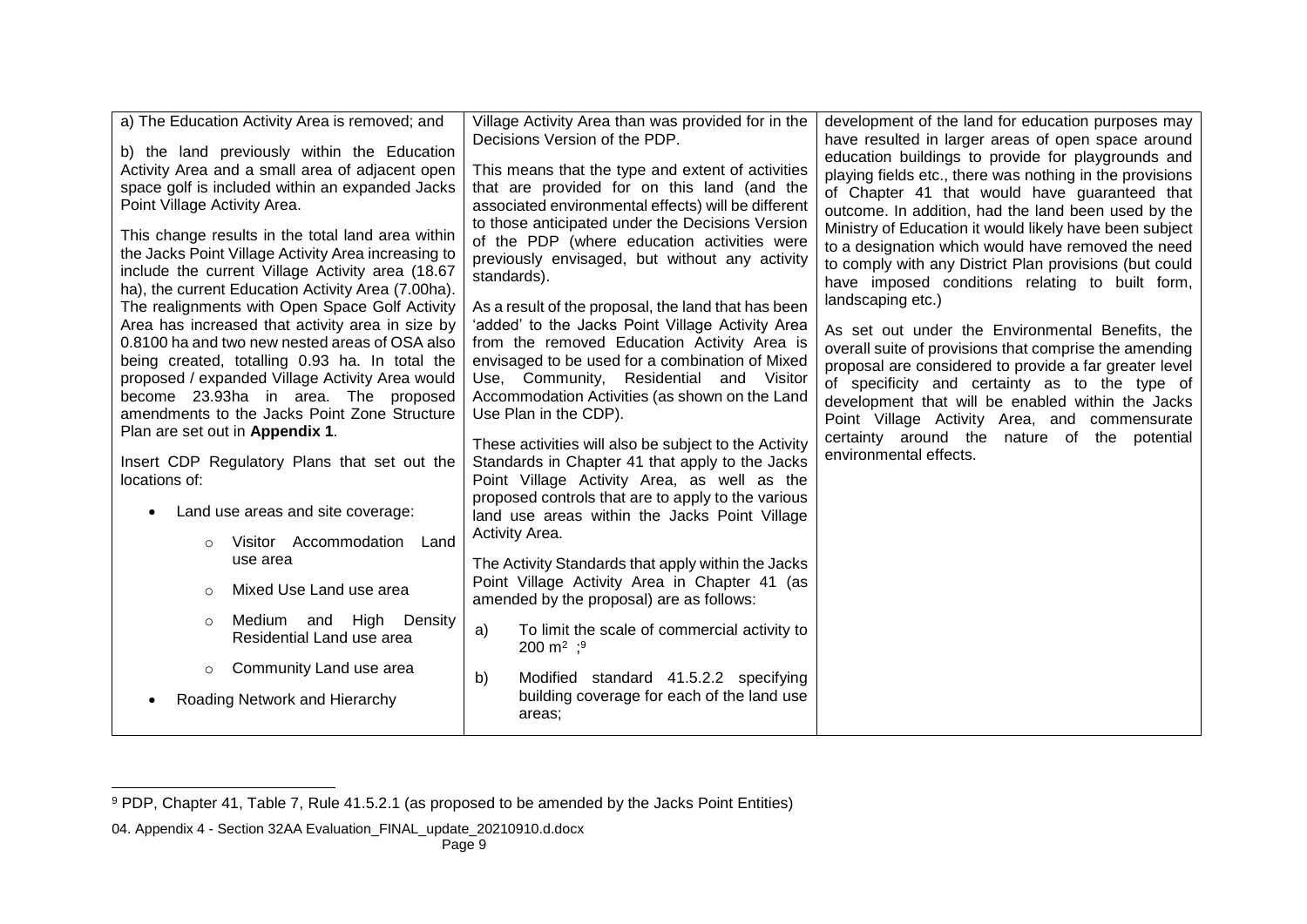| $\bullet$                                        | Community Amenities, Pedestrian and                                                 | Specifying a maximum height limit within<br>$\mathsf{C}$                                                |
|--------------------------------------------------|-------------------------------------------------------------------------------------|---------------------------------------------------------------------------------------------------------|
|                                                  | <b>Cycle Network</b>                                                                | the Jacks Point Village Activity area of                                                                |
| Insert CDP text into Chapter 41 that comprises a |                                                                                     | 12m, comprising no more than 3 storeys;                                                                 |
|                                                  | series of controls                                                                  | The Controls that will apply to the land previously                                                     |
|                                                  |                                                                                     | held within the Education Activity Area will include                                                    |
|                                                  | Consequential amendments to the rules,                                              | the following (depending on which land use area                                                         |
|                                                  | standards and provisions within Chapter 41                                          | the land is within):                                                                                    |
|                                                  | associated with the removal of the Education                                        |                                                                                                         |
|                                                  | Activity Area and the resultant expansion of the                                    | A residential density control within the<br>a)<br>residential land use areas;                           |
|                                                  | Jacks Point Village Activity Area:                                                  |                                                                                                         |
| a)                                               | Modify the heading above Policy 41.2.1.17                                           | Provisions that manage activities within<br>b)                                                          |
|                                                  | by removing the text "and Education"                                                | the Local Shopping Centre Overlay;                                                                      |
| b)                                               | Modify Policy 41.2.1.19 to insert reference                                         | Provisions managing the establishment of<br>$\mathsf{c}$                                                |
|                                                  | to the new Jacks Point Village Activity Area                                        | non-accessory parking; and                                                                              |
|                                                  | CDP located within Schedule 41.9.                                                   |                                                                                                         |
|                                                  |                                                                                     | $\mathsf{d}$<br>a range of provisions (including the                                                    |
| c)                                               | Delete Policy 41.2.1.20 relating to the                                             | Regulatory Plans) that detail the location<br>and design of movement infrastructure                     |
|                                                  | <b>Education Activity Area</b>                                                      | such as roads, public transport, and                                                                    |
| d)                                               | Modify the heading of Table 2 to remove                                             | walking and cycling tracks.                                                                             |
|                                                  | the text "and Education"                                                            |                                                                                                         |
|                                                  |                                                                                     | Re-aligning the boundary of the Jacks Point                                                             |
| e)                                               | Modify Rule 41.4.2. to remove reference to<br>the Education Activity Area           | Village Activity Area to encompass the land that                                                        |
|                                                  |                                                                                     | was in the Education Activity Area will therefore                                                       |
| f)                                               | Modify Rule 41.4.2.1 to delete the text                                             | result in a broader range of land use activities<br>being able to establish on that land, but that will |
|                                                  | within matters of control g. relating to "the                                       | be subject to a greater level of control than what                                                      |
|                                                  | formulation of" design controls.                                                    | was previously provided with the land in the                                                            |
| g)                                               | Delete Rule 41.4.2.2. relating to activities                                        | Education Activity Area due to the combination of                                                       |
|                                                  | within the Education Activity Area                                                  | the Activity Standards in Chapter 41 and the                                                            |
|                                                  |                                                                                     | Design Controls that are proposed via the CDP.                                                          |
| h)                                               | Modify the heading of Table 7 and Rule<br>41.5.2 to remove the text "and Education" | In addition, the extra level of detail provided in the                                                  |
|                                                  |                                                                                     | maps that accompany the CDP provide a greater                                                           |
| i)                                               | 41.5.2.2<br>Modify<br>standard<br><b>Building</b>                                   | level of certainty as to where various types of                                                         |
|                                                  | Coverage - Village (JP) Activity Area - to                                          | activities will be provided for within the Jacks                                                        |
|                                                  |                                                                                     | Point Village (including the expanded part of the                                                       |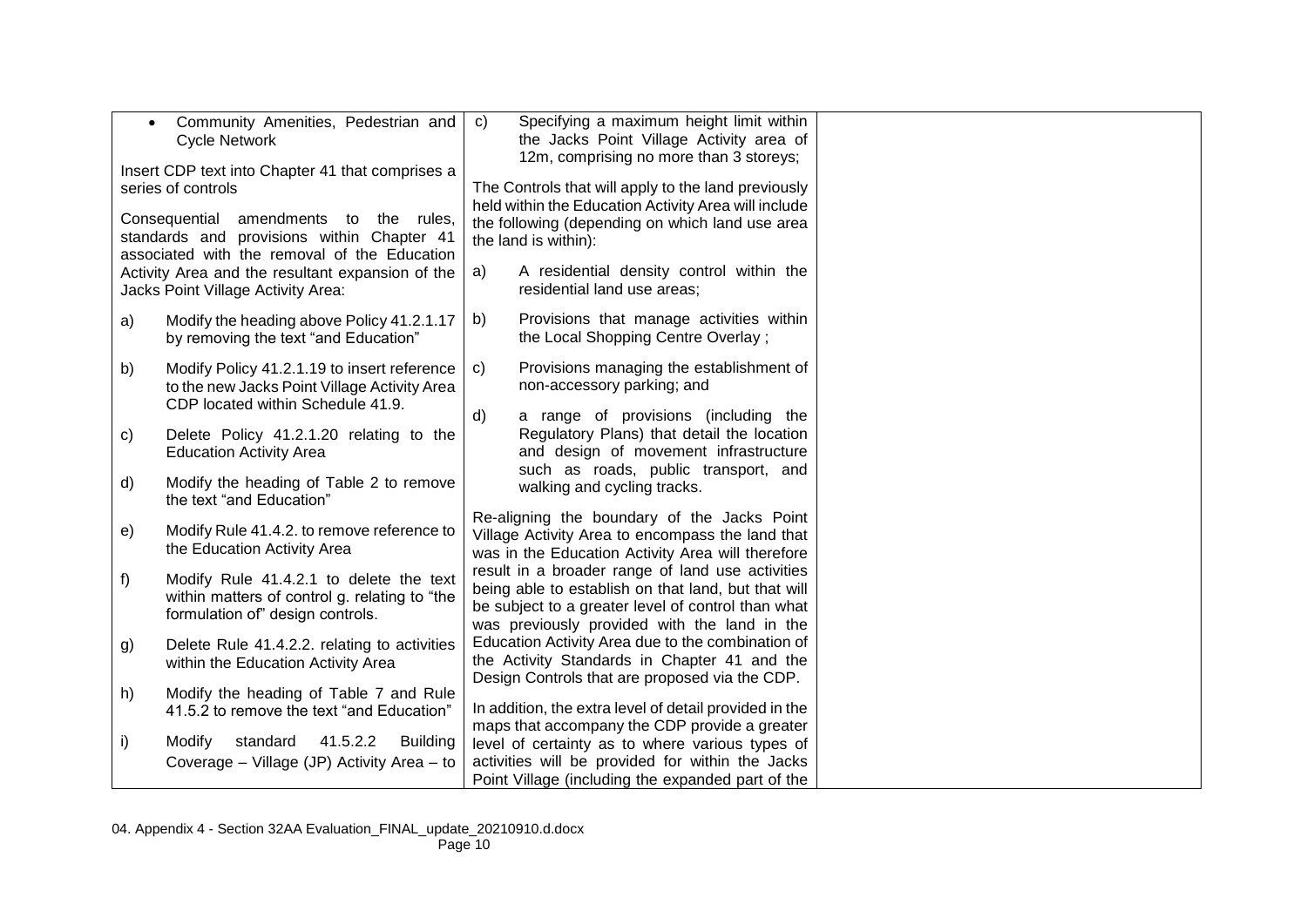|    | remove the current 60% coverage<br>limitation, applied across the entire activity<br>area with new building coverage areas for<br>each of the land use areas identified on the<br>CDP (contained within Schedule 41.9) | village that encompasses the Education Activity<br>Area).<br>There may be reduced travel requirements (and<br>associated carbon emissions) arising as a result<br>of providing a greater mix of community and<br>commercial activities within closer proximity to                                                                                                                           |                                                                                                                                                                                                                                                                                                                                                                                                                                                                                       |
|----|------------------------------------------------------------------------------------------------------------------------------------------------------------------------------------------------------------------------|---------------------------------------------------------------------------------------------------------------------------------------------------------------------------------------------------------------------------------------------------------------------------------------------------------------------------------------------------------------------------------------------|---------------------------------------------------------------------------------------------------------------------------------------------------------------------------------------------------------------------------------------------------------------------------------------------------------------------------------------------------------------------------------------------------------------------------------------------------------------------------------------|
| j) | Delete existing Standard 41.5.2.2 Building<br>Coverage - Education Activity Area                                                                                                                                       | residents of the wider Jacks Point Zone.<br>Collectively, the amending proposal will<br>contribute to Objective 41.2.1 by directing where<br>and how development within the Jacks Point<br>Village will occur; encompassing residential,<br>visitor accommodation, community, and small-<br>scale commercial activities within a broader<br>network of open space and recreation amenities. |                                                                                                                                                                                                                                                                                                                                                                                                                                                                                       |
|    |                                                                                                                                                                                                                        | The insertion of a CDP including the Regulatory<br>Plan and Controls collectively meet the purpose<br>of the amending proposal.                                                                                                                                                                                                                                                             |                                                                                                                                                                                                                                                                                                                                                                                                                                                                                       |
|    |                                                                                                                                                                                                                        | Economic:                                                                                                                                                                                                                                                                                                                                                                                   | Economic:                                                                                                                                                                                                                                                                                                                                                                                                                                                                             |
|    |                                                                                                                                                                                                                        | The creation of a CDP will create greater certainty<br>and provide consistency for the administration of<br>development across the expanded Village<br>Activity Area.                                                                                                                                                                                                                       | The 'expansion' of the Jacks Point Activity Area to<br>encompass the Education Activity Area could result in<br>a greater overall level of provision of commercial<br>activities within the Jacks Point Village. This could<br>have the potential to have an effect on other                                                                                                                                                                                                          |
|    |                                                                                                                                                                                                                        | The additional level of detail in the provisions<br>arising from the amending proposal should result<br>in a greater level of certainty about the outcomes<br>being sought in the Village. This may contribute<br>to lower costs falling to developers and the<br>council in preparing and processing applications<br>for development within the Jacks Point Village<br>Activity Area.      | commercial centres in the District. However, this<br>potential effect is tempered by the limit on the size of<br>individual commercial tenancies; thereby avoiding the<br>provision of large scale 'big box destination retail' type<br>commercial activity within the Village. It is noted that<br>the provisions limit the scale of commercial activities<br>to small tenancies (200m <sup>2</sup> ). With the addition of a<br>defined local shopping centre overlay, the CDP will |
|    |                                                                                                                                                                                                                        | Expansion of the Village into the Education<br>Activity Area would likely lead to greater certainty<br>and less overall costs than might otherwise occur                                                                                                                                                                                                                                    | ensure that commercial activity within the Village will<br>achieve the policy direction for a small scale shopping<br>centre that services the needs of Jacks Point                                                                                                                                                                                                                                                                                                                   |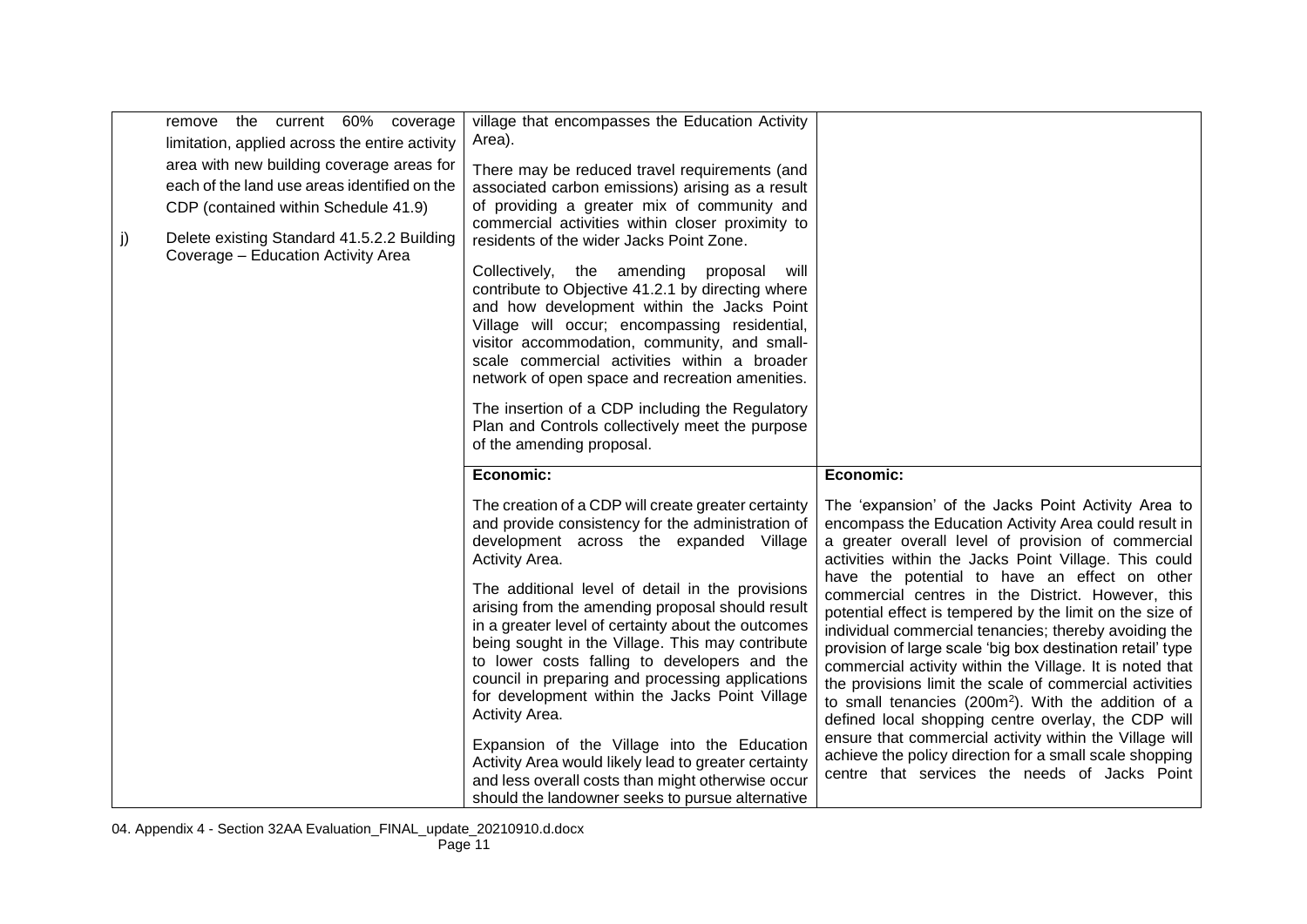| land use options via a discretionary activity<br>framework. The Village activity area and related<br>CDP create much greater certainty over both the<br>type of expected activities and the level of urban<br>design that would result from this regime.                                                                                                                                                                                                                                                                                                      | residents, and provides small scale destination<br>shopping and office space. |  |  |
|---------------------------------------------------------------------------------------------------------------------------------------------------------------------------------------------------------------------------------------------------------------------------------------------------------------------------------------------------------------------------------------------------------------------------------------------------------------------------------------------------------------------------------------------------------------|-------------------------------------------------------------------------------|--|--|
| The insertion of the CDP for the Jacks Point<br>Village Activity Area will enable development<br>within this activity area to continue to occur under<br>a more certain regulatory regime (and as a<br>controlled activity) as it is a key component<br>required in the District Plan to enable<br>development within this area. This may result in<br>economic benefits falling to developers and<br>persons who operate businesses within the<br>commercial,<br>mixed<br>visitor<br>use<br>and<br>accommodation land use areas within the Activity<br>Area. |                                                                               |  |  |
| Enabling the Village Activity Area to develop as<br>signalled in the CDP may result in indirect<br>economic benefits falling to residents within the<br>wider Jacks Point Zone due to increased<br>employment, entertainment and commercial<br>opportunities arising within the Village, thereby<br>potentially reducing travel costs that would be<br>incurred by travelling to other parts of the district<br>to obtain these services.                                                                                                                     |                                                                               |  |  |
| Collectively, the benefits outlined above are<br>considered to meet Objective 41.2.1 and the<br>purpose of the amending proposal, particularly as<br>the development of the village will provide the<br>opportunity for a broader mix of community and<br>small scale commercial activities to establish<br>within the zone, supporting a more integrated<br>community.                                                                                                                                                                                       |                                                                               |  |  |
| It is anticipated that the development of the<br>Village Activity Area will make some contribution                                                                                                                                                                                                                                                                                                                                                                                                                                                            |                                                                               |  |  |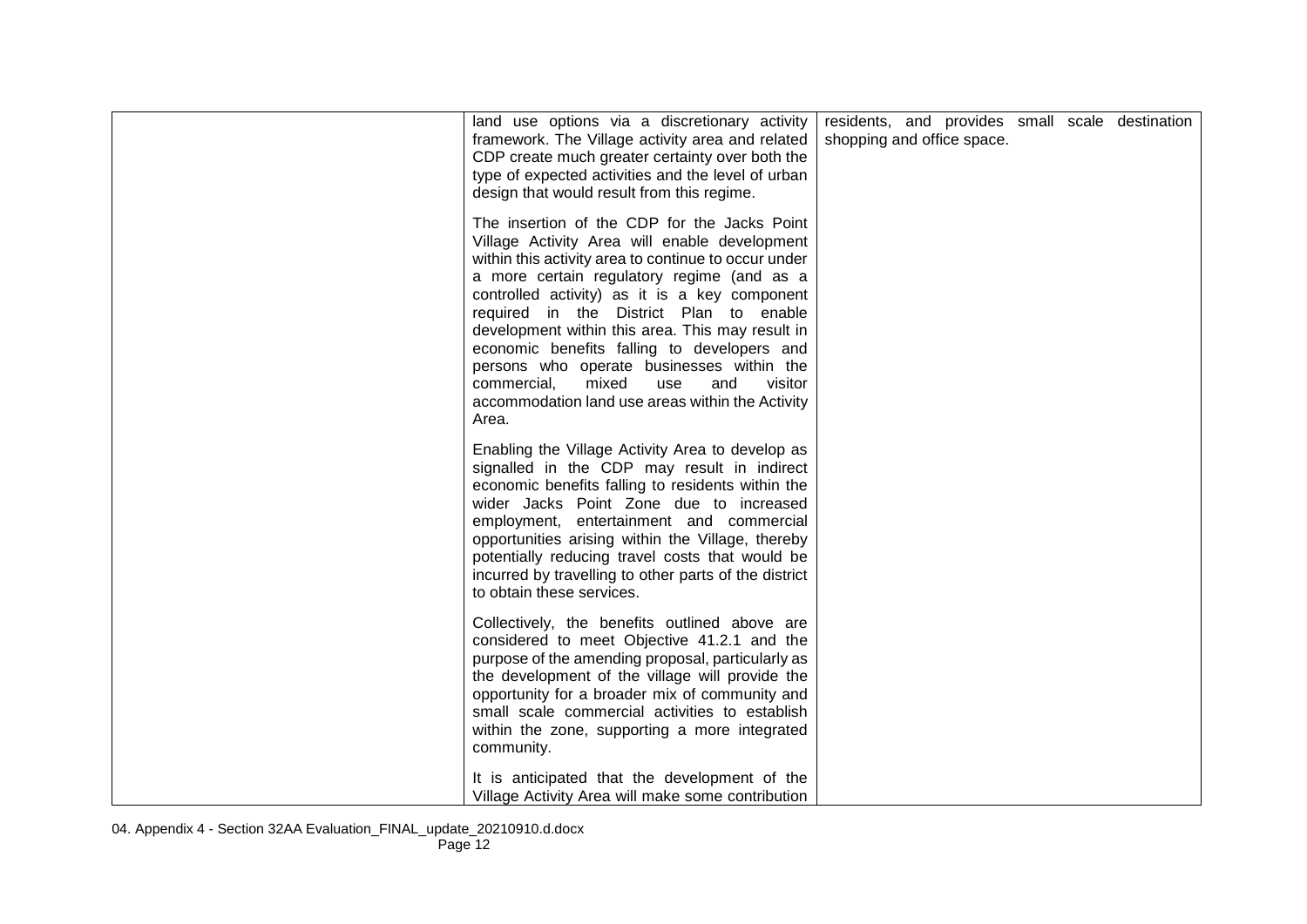| to overall economic growth within the District but<br>this is not able to be quantified at this time.<br>Similarly, there are likely to be employment<br>opportunities arising associated with the<br>construction of development within the Activity<br>Area, as well as employment opportunities within<br>the businesses that establish within the Village.                                                                                                                                                                                                                                                                                                                          |                                                                                                                                                                                                                                                                                                                                                                                                                                                                                                                                                                                                                                                                                                                                                                                                                                          |
|-----------------------------------------------------------------------------------------------------------------------------------------------------------------------------------------------------------------------------------------------------------------------------------------------------------------------------------------------------------------------------------------------------------------------------------------------------------------------------------------------------------------------------------------------------------------------------------------------------------------------------------------------------------------------------------------|------------------------------------------------------------------------------------------------------------------------------------------------------------------------------------------------------------------------------------------------------------------------------------------------------------------------------------------------------------------------------------------------------------------------------------------------------------------------------------------------------------------------------------------------------------------------------------------------------------------------------------------------------------------------------------------------------------------------------------------------------------------------------------------------------------------------------------------|
| Cultural:<br>The proposed CDP<br>includes a specific<br>Community land use area, within which<br>community activities are enabled. Community<br>activities include a range of activities, some of<br>which may provide for cultural activities for the<br>community.<br>There are no known sites of significance to mana<br>whenua within the Jacks Point Village Activity<br>Area, nor known mana whenua values.                                                                                                                                                                                                                                                                       | Cultural:<br>The removal of the Education Activity Area may result<br>in some costs from a cultural perspective as schools<br>can sometimes be used by the community for cultural<br>activities (such as evening classes etc.). However,<br>there was no guarantee that education facilities that<br>would establish within the Education Activity Area<br>would have necessarily offered such facilities to the<br>community.                                                                                                                                                                                                                                                                                                                                                                                                           |
| Social:                                                                                                                                                                                                                                                                                                                                                                                                                                                                                                                                                                                                                                                                                 | Social:                                                                                                                                                                                                                                                                                                                                                                                                                                                                                                                                                                                                                                                                                                                                                                                                                                  |
| The mix of activities enabled within the Jacks<br>Point Village Activity Area may result in social<br>benefits as perceived by residents and visitors to<br>Jacks Point arising from the quality of the living<br>environment and amenity values of the Jacks<br>Point Village, including its connectivity to open<br>space blue and green networks.<br>The provision of pedestrian and cycle networks<br>through the Village, connecting to pedestrian and<br>cycle networks in the wider Jacks Point Zone and<br>beyond, will enable people to contribute to mental<br>and physical wellbeing by using active modes of<br>transport for recreation and/or transportation<br>purposes. | The removal of the Education Activity Area is not<br>opposed by the Ministry of Education who have<br>indicated that there is no need for a school site<br>alongside the current Village and are establishing a<br>new school at Hanley Farm (via a designation).<br>The loss of the Education Activity Area is therefore a<br>potential social cost for the community in the very long<br>term, should future community needs require further<br>dedicated land for education purposes.<br>The removal of the Education Activity Area will also<br>result in the potential loss of one large area dedicated<br>to the provision of education activities. However, the<br>Ministry of Education has been clear that it does not<br>wish to develop a school within this area and has<br>proceeded to designate land within Hanley Downs, |